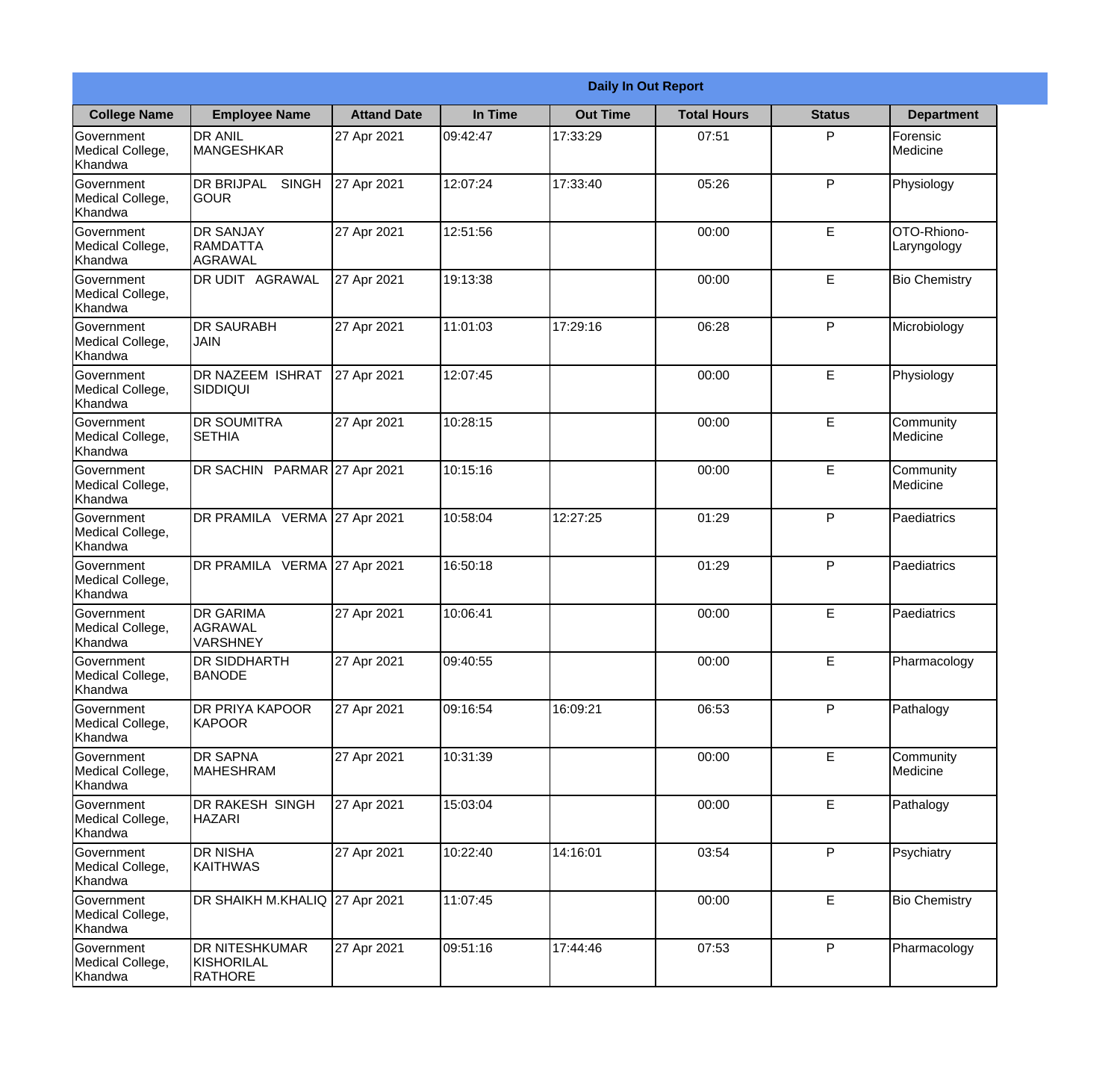| <b>Designation</b>                  | <b>Category</b>      |
|-------------------------------------|----------------------|
| <b>Assistant Professor</b>          | <b>Para Clinical</b> |
| Demonstrator/Tutor   Non Clinical   |                      |
| Professor                           | Clinical             |
| Associate Professor Non Clinical    |                      |
| Associate Professor   Para Clinical |                      |
| Professor                           | Non Clinical         |
| <b>Assistant Professor</b>          | Para Clinical        |
| Assistant Professor   Para Clinical |                      |
| Professor                           | Clinical             |
| Professor                           | Clinical             |
| Associate Professor Clinical        |                      |
| Associate Professor Para Clinical   |                      |
| Demonstrator/Tutor   Para Clinical  |                      |
| Associate Professor   Para Clinical |                      |
| Professor                           | Para Clinical        |
| <b>Assistant Professor</b>          | Clinical             |
| Professor                           | <b>Non Clinical</b>  |
| Demonstrator/Tutor   Para Clinical  |                      |

## **Daily In Out Report**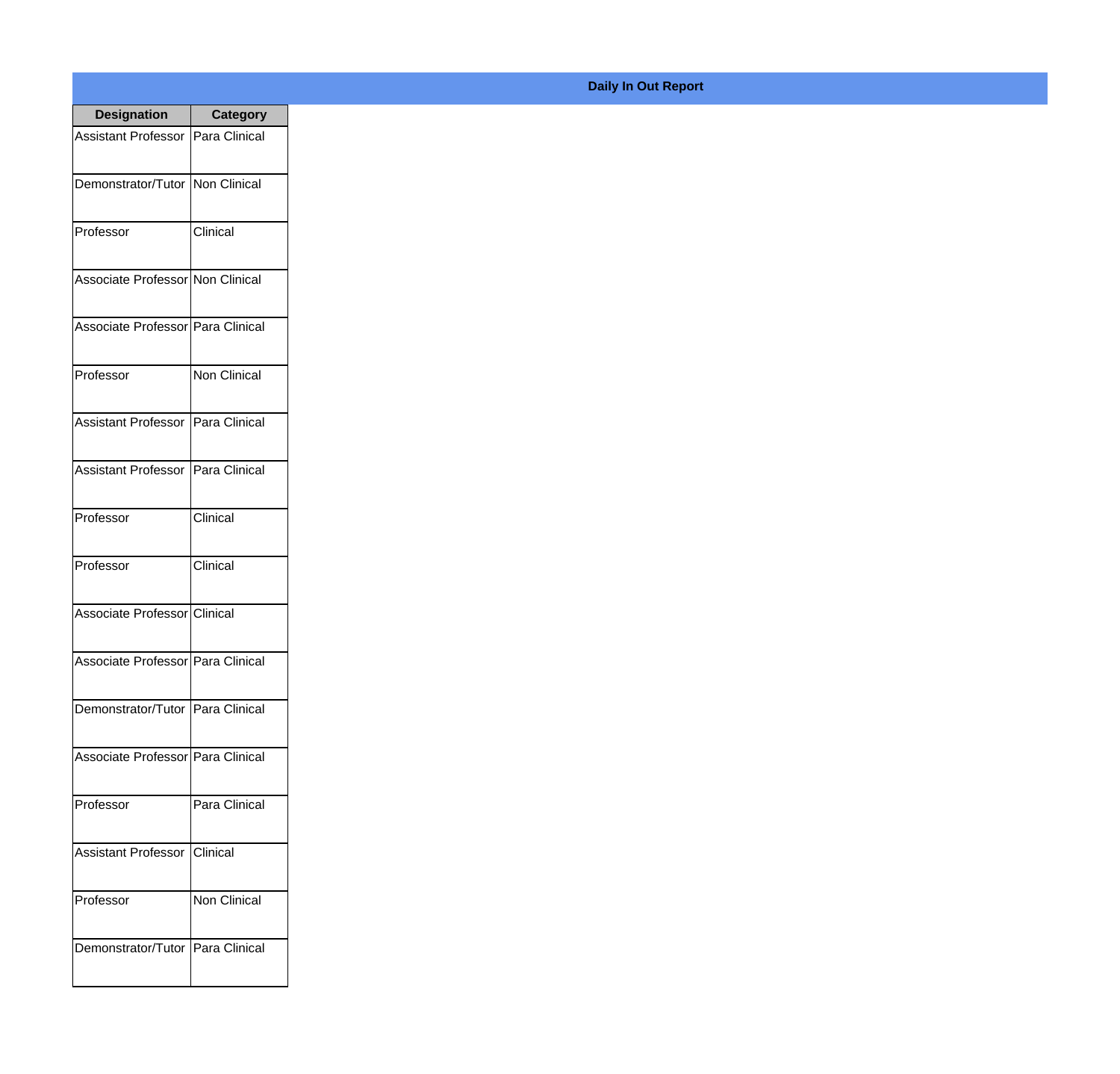| <b>Daily In Out Report</b>                        |                                  |             |          |          |       |   |                       |
|---------------------------------------------------|----------------------------------|-------------|----------|----------|-------|---|-----------------------|
| Government<br>Medical College,<br>Khandwa         | <b>DR SANGEETA</b><br>ICHINCHOLE | 27 Apr 2021 | 11:22:14 |          | 00:00 | E | Physiology            |
| <b>IGovernment</b><br>Medical College,<br>Khandwa | <b>IDR MUKTESHWARI</b><br>IGUPTA | 27 Apr 2021 | 11:58:21 | 17:43:20 | 05:45 | P | Pharmacology          |
| <b>IGovernment</b><br>Medical College,<br>Khandwa | DR YASHPAL RAY                   | 27 Apr 2021 | 17:25:47 |          | 00:00 | E | Anatomy               |
| <b>IGovernment</b><br>Medical College,<br>Khandwa | WAGHMARE<br>IRENU                | 27 Apr 2021 | 11:46:47 | 16:19:16 | 04:33 | P | Community<br>Medicine |